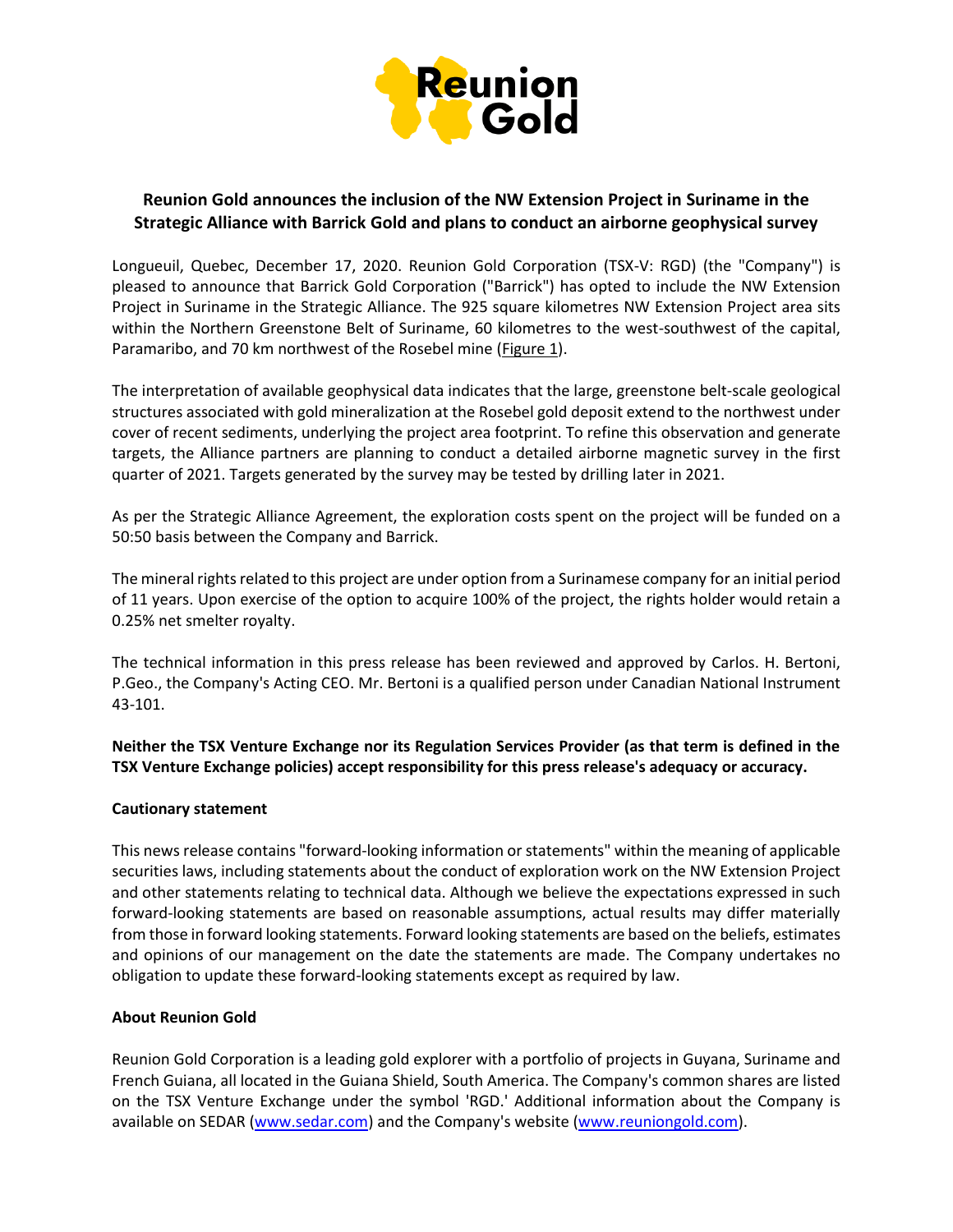For further information, please contact:

**REUNION GOLD CORPORATION**  Carlos Bertoni, Acting CEO Paul Fowler, Manager, Corporate Development Telephone: +1 450.677.2585 Email: [info@reuniongold.com](mailto:info@reuniongold.com)